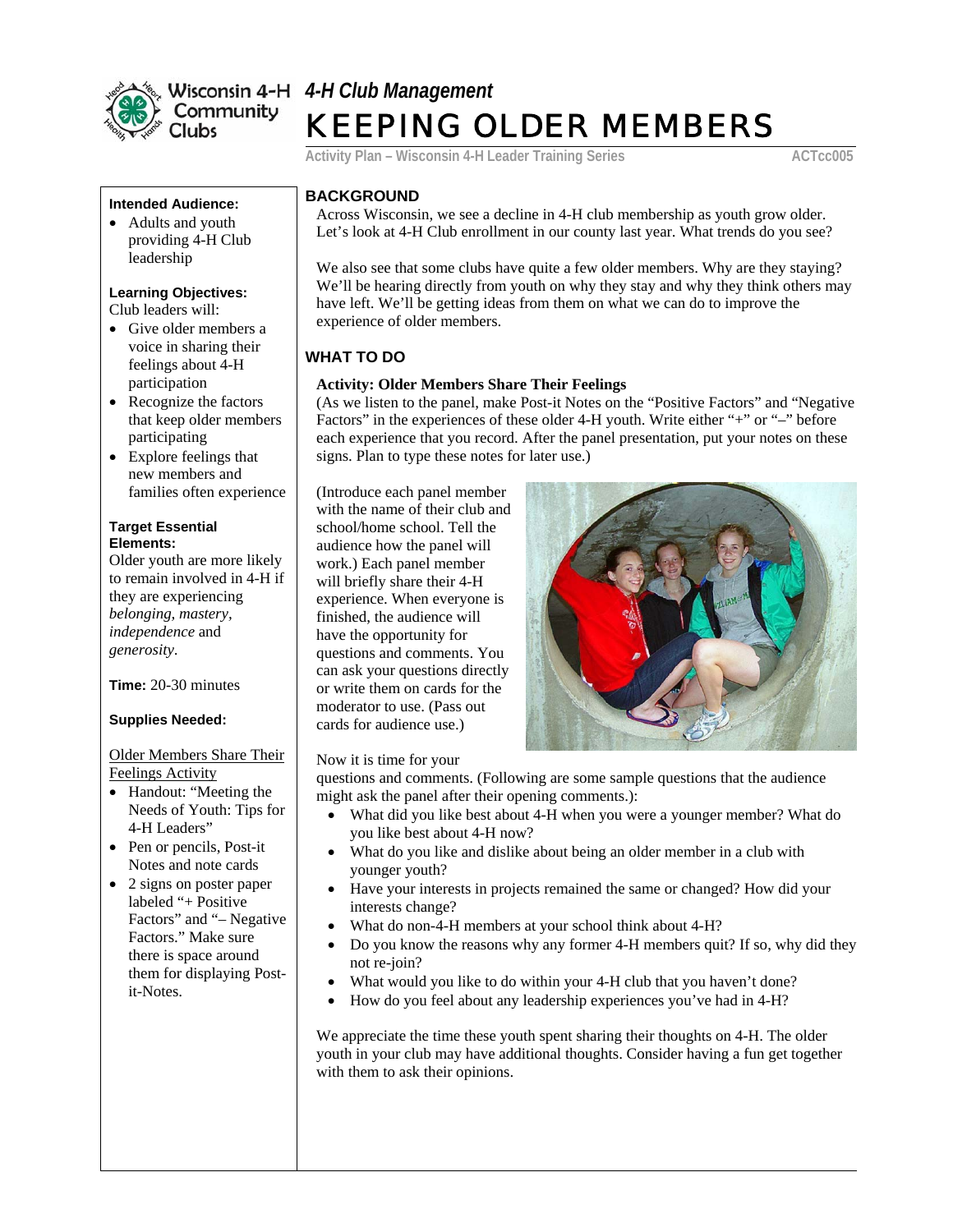#### Handouts

- Enrollment numbers in county (share figures on flipchart or PowerPoint presentation)
- Meeting the Needs of Youth: Tips for 4-H Leaders
- Evaluation
- County orientation and general 4-H information

## **Do Ahead:**

- Have supplies and handouts ready.
- Recruit someone to record the reflection discussion to use as an evaluation (optional).
- Panel Selection: 4-5 youth who represent young teens (ages 13-14) and older teens (16+). Invite youth from different clubs representing different geographical areas, genders and amount of county participation. Consider asking volunteers from stronger groups who have teen members to nominate someone for the panel.
- Panel Preparation: Phone the youth and ask them if they'd be willing to share their views to volunteers. Their participation will help both the club and the county improve their programs for youth of their age group. Ask them to talk 1-2 minutes about their 4-H experience: what they do in 4-H (e.g., officer, projects and county opportunities) and why they stay in 4-H. Tell them that if they have a negative experience to share, please do not identify the people involved.

# *Four Essential Elements of 4-H*

Let's look at the 4 Essential Elements that should be part of the 4-H experience. These elements are based on research and were identified by the National 4-H Impact Design Team. The handout, "Meeting the Needs of Youth: Tips for 4-H Leaders," describes four needs of youth that can be met through positive club experiences.

## *Closing*

It's difficult to know what youth are thinking unless we ask them. Older youth are growing in their abilities and their desire for new leadership roles and experiences. We need them on the club and county leadership teams.

4-H Youth Development Extension staff will benefit from your reactions to this session. They will help us to better understand and support the older member experience in our clubs and county. Please share your thoughts on this short evaluation.

# **TALK IT OVER**

# **Reflect:**

- How do the thoughts of youth on our panel relate to the 4 Essential Elements?
- Which of the Essential Elements seemed most important to the youth on our panel? Why?

## **Apply:**

- What ideas from the panel and discussion might your 4-H club use?
- What ideas should we be thinking about for county level activity or opportunities?

# **ENHANCE/SIMPLIFY**

## **Enhance:**

- This lesson can be combined with the "Keeping Youth in 4-H: Why Do Some" Leave?" and "Keeping Youth in 4-H: Supporting New Members and Their Families" lessons.
- Summarize the panel discussion by taking notes on factors that contribute to older youth staying and leaving 4-H. Print these notes in your county newsletter.
- Consider sharing research related to member retention. For example, see Kirk A. Astroth, "The Challenge of Retaining 4-H Members," *Journal of Extension*, Fall 1985, Vol. 23, No. 3, at www.joe.org/joe/1985fall/sa4.html.
- This lesson can be a "springboard" to developing new opportunities for older youth at the club and county levels. Be prepared to share some "next step" ideas.

## **Simplify:**

- In lieu of a discussion of county membership trends, present the data with your observations.
- If time is short, eliminate the discussion on 4 Essential Elements and modify the reflection questions.

# **EVALUATION**

It is important to use an evaluation that is consistent with your teaching objectives. The short evaluation in the handouts can be modified to meet your needs. An alternative to a written evaluation is to record the Reflection discussion under "Talk It Over." Recruit someone ahead of time to take notes while you are leading the discussion. Remember to share the evaluation results with 4-H Youth Development Extension staff in your county.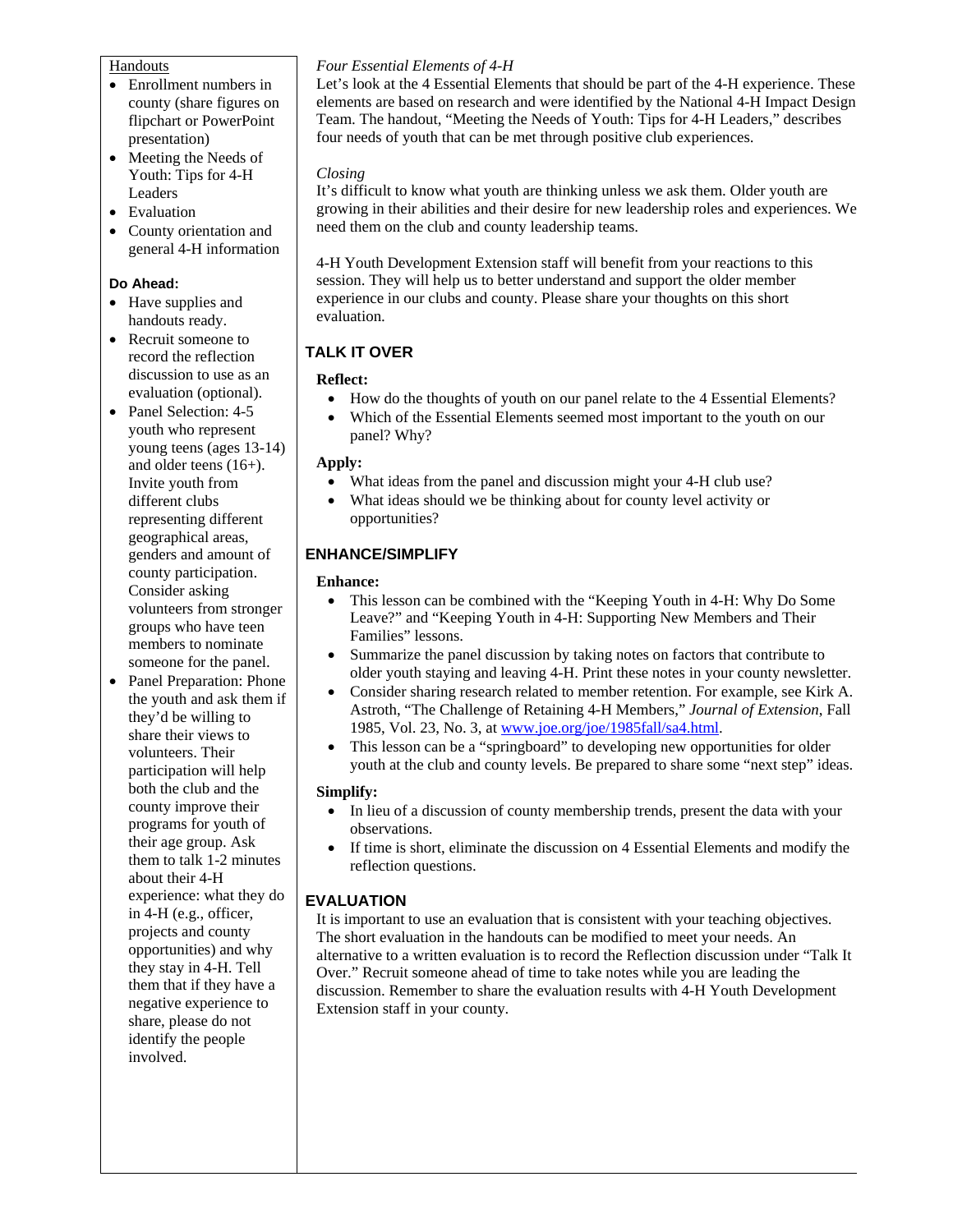- Contacting Participants: Send them a letter or email (response requested for receipt of message) confirming their participation with the logistical details (when, where) and what you are asking them to do.
- Scheduling the Panel: Put them first or very early on the agenda. They should not have to sit through a business meeting. The audience will also participate more if they aren't tired and worried about time.

## **Sources:**

• Created by Linda Kustka, Professor Emeritus, Department of Youth Development, UW-Extension.

# **ADDITIONAL WEB LINKS**

- 1. Jamie Tomek and Mary Jo Williams, "Ages and Stages of 4-H Youth Development," at www.mo4h.missouri.edu/go/materials/LG782.pdf.
- 2. The UW-Extension Department of Youth Development web site has a number of papers related to older 4-H youth programs that develop leadership skills in age-appropriate formats:

www.uwex.edu.ces/4h/department/publications/index.cfm. Papers include:

- Jean Erickson, Deborah Moellendorf, Dan Renzoni and Karen Sipple, "Taking Charge"
- Paula Huff, Merry Klemme, Rene Mehlberg, James Pointer, Karla Voss and Kristin Wegner, "Northeast District 4-H Winter Leadership Adventure Camp"
- Debra Ivey, Gretchen Kanable and Karen Nelson, "Southern District Leadership Team"
- Pam Jangor, "Get R.E.A.L. (Relax, Enjoy & Learn): A Lock-In for 5th and 6th Grade Girls and Their Mothers or Female Caregiver"
- Denise Retzleff, "Summer Leadership Adventure"

## *Finalized by the Strengthening 4-H Club Leadership Work Team on September 2005.*



An EEO/AA employer, University of Wisconsin-Extension provides equal opportunities in employment and programming, including Title IX and American with Disabilities (ADA) requirements. © 2005 by the Board of Regents of the University of Wisconsin System. Developed by the Wisconsin 4-H Office, 431 Lowell Hall, 610 Langdon St., Madison, WI 53703. The 4-H name and emblem are federally protected under Title 18 US Code 707.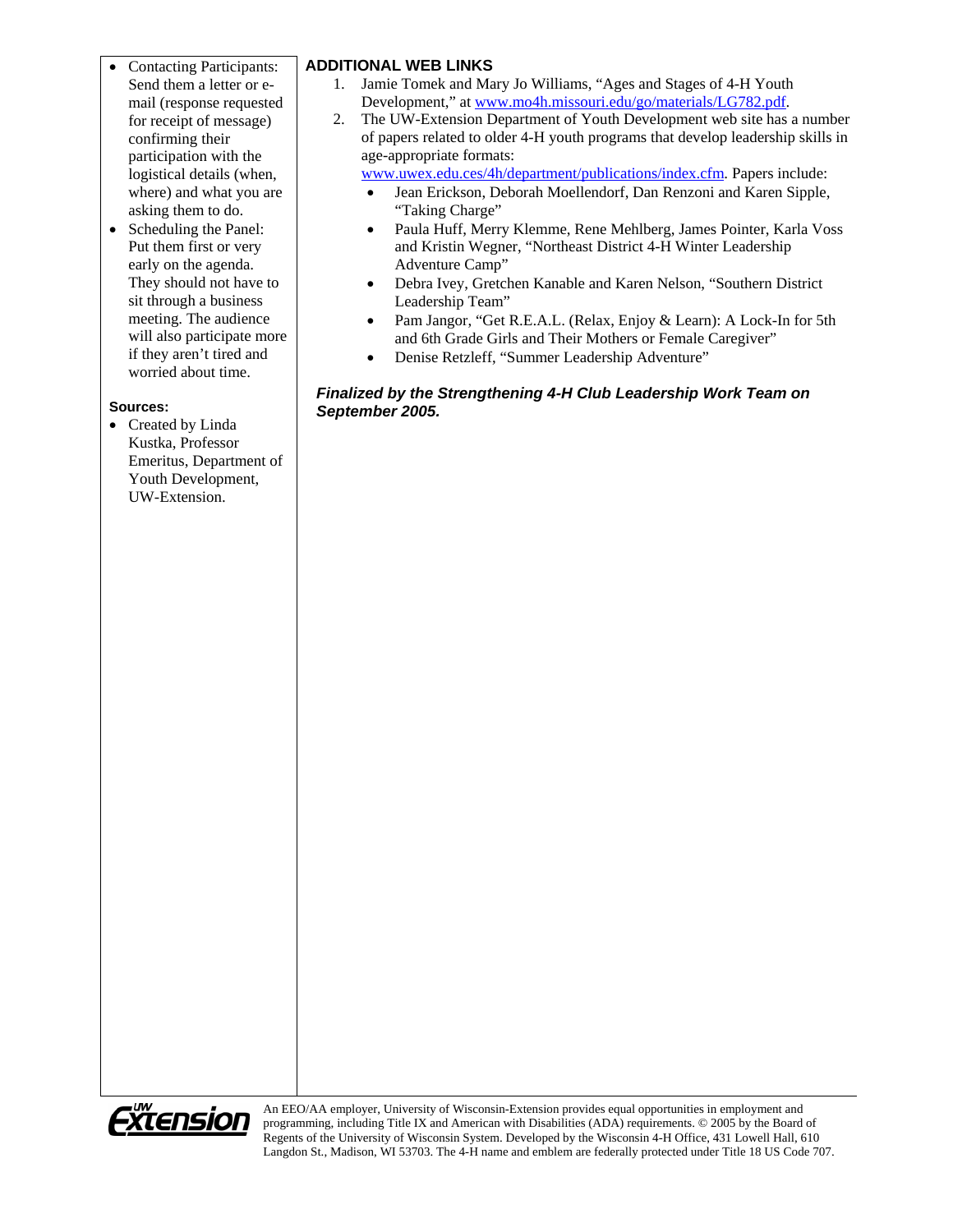# **4-H Club Enrollment Numbers in (fill in name) County**

(Note: Adjust ages to fit your county. Pick the format below that works best for you. Another idea is to translate your county data into a graph. Take the data from your county ES-237 reports.)

|      | Age |   |   |   |    |    |    |    |    |    |    |    |    |
|------|-----|---|---|---|----|----|----|----|----|----|----|----|----|
| Year | 6   | ⇁ | 8 | 9 | 10 | 11 | 12 | 13 | 14 | 15 | 16 | 17 | 18 |
| 2005 |     |   |   |   |    |    |    |    |    |    |    |    |    |
| 2004 |     |   |   |   |    |    |    |    |    |    |    |    |    |
| 2003 |     |   |   |   |    |    |    |    |    |    |    |    |    |
| 2002 |     |   |   |   |    |    |    |    |    |    |    |    |    |
| 2001 |     |   |   |   |    |    |    |    |    |    |    |    |    |

|                  | Year |      |      |      |      |  |  |  |  |  |
|------------------|------|------|------|------|------|--|--|--|--|--|
| Age              | 2005 | 2004 | 2003 | 2002 | 2001 |  |  |  |  |  |
| 6                |      |      |      |      |      |  |  |  |  |  |
| $\boldsymbol{7}$ |      |      |      |      |      |  |  |  |  |  |
| $8\,$            |      |      |      |      |      |  |  |  |  |  |
| 9                |      |      |      |      |      |  |  |  |  |  |
| 10               |      |      |      |      |      |  |  |  |  |  |
| 11               |      |      |      |      |      |  |  |  |  |  |
| 12               |      |      |      |      |      |  |  |  |  |  |
| 13               |      |      |      |      |      |  |  |  |  |  |
| 14               |      |      |      |      |      |  |  |  |  |  |
| 15               |      |      |      |      |      |  |  |  |  |  |
| 16               |      |      |      |      |      |  |  |  |  |  |
| 17               |      |      |      |      |      |  |  |  |  |  |
| 18               |      |      |      |      |      |  |  |  |  |  |